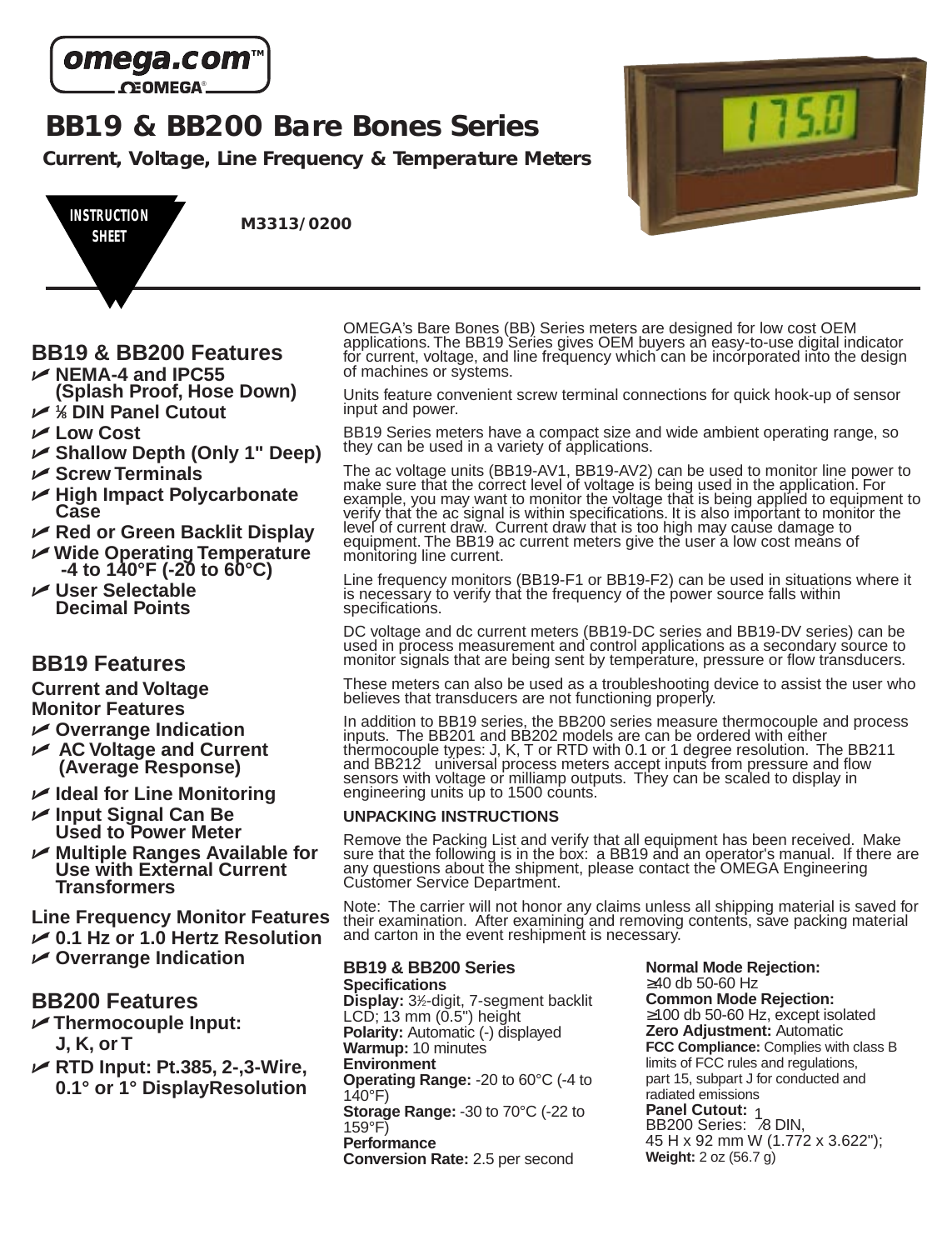### **BB19 Specifications**

**DC Input Types and Ranges 200 mV dc & 2 Vdc: BB19-DV1, -DV2 Accuracy:**  $\pm$ (.1% + 1 count) typical;  $\pm$ (.2% + 1 count) max. Input Resistance:≥100 MΩ **Overload Protection:** 200 V continuous, 300 V intermittent **20 Vdc & 200 Vdc: BB19-DV3, -DV4 Accuracy:** ±(.1% + 1 count) typical;  $\pm$ (.2% + 1 count) max. **Input Resistance:** 1 MΩ **Overload Protection:** 350 V continuous, 500 V intermittent **dc Current: BB19-DC Accuracy:**  $\pm$ (.1% + 1 count) typical;  $\pm$ (.2% + 1 count) max. **Input Resistance:** 200 mV drop full scale **Overload Protection:** 3 times f.s. current

### **AC Input Types and Ranges**

**ac Voltage: BB19-AV1, -AV2 Accuracy:**  $\pm(0.5\% + 1 \text{ count})$ **Input Resistance:** 1 MΩ **Overload Protection:** 350 V continuous, 500 V intermittent

**5 A ac Current: BB19-AC1 Accuracy:**  $\pm(0.5\% + 1 \text{ count})$ 

**Input Resistance:** Current transformer **Overload Protection:** 3 times f.s. current

**50 A ac Current: BB19-AC2 Accuracy:**  $\pm (0.5\% + 5 \text{ counts})$ **Input Resistance:** Current transformer **Overload Protection:** 3 times f.s. current

**Frequency Input Types and Ranges 40 to 440 Hz: BB19-F1**

**Accuracy:** ±1 Hz **40.0 to 199.9 Hz:** BB19-F2 **Accuracy:** ±.2 Hz (40 to 70 Hz), ±.5 Hz (above 70 Hz) **Distortion:** ≤0.1 Hz for up to 20% third harmonic distortion

#### **Power Options**

**115 V +10%, -15%:** 50 to 400 Hz at 2 VA **230 V +10%, -15%:** 50 to 400 Hz at 2 VA **12 to 24 Vdc:** 150 mA

**Common Mode Rejection:** dc powered, which is ≥80 db 50-60 Hz

**Display**

**Decimal Point:** Three position, external selection **Overload:** Three lower digits blank for readings greater than 1999

#### **BB200 Series Specifications Temperature Input:Type:**

**J, K,T Thermocouple; BB201, BB202** 100 Ω RTD Pt 385 2- or 3-wire; **BB201, BB202 Process Input Type and Ranges** 200 mVdc,2 Vdc, 10 Vdc, 20 mA: **BB211, BB212 Power Supply Options:** 115 Vac or230 Vac ±10%; 50 to 400 Hz

| To Order (Specify Model Number) |                        |                   |  |
|---------------------------------|------------------------|-------------------|--|
| <b>Model Number</b>             | <b>Description</b>     | Range             |  |
| <b>BB19-AV1</b>                 | ac voltage meter       | 80 to 130 Vac     |  |
| <b>BB19-AV2</b>                 | ac voltage meter       | 80 to 260 Vac     |  |
| <b>BB19-DV1</b>                 | dc voltage meter       | 200 mV dc         |  |
| <b>BB19-DV2</b>                 | dc voltage meter       | 2 Vdc             |  |
| <b>BB19-DV3</b>                 | dc voltage meter       | 20 Vdc            |  |
| <b>BB19-DV4</b>                 | dc voltage meter       | 200 Vdc           |  |
| BB19-AC1-(*)                    | ac current meter       | 0 to 5 Amps ac**  |  |
| <b>BB19-AC2</b>                 | ac current meter       | 0 to 50 Amps ac** |  |
| <b>BB19-DC1</b>                 | dc current meter       | 200 mA dc         |  |
| <b>BB19-DC2</b>                 | dc current meter       | 2 mA dc           |  |
| <b>BB19-DC3</b>                 | dc current meter       | 20 mA dc          |  |
| <b>BB19-DC4</b>                 | dc current meter       | 200 mA dc         |  |
| <b>BB19-F1</b>                  | Line frequency monitor | 40 to 440 Hz      |  |
| <b>BB19-F2</b>                  | Line frequency monitor | 40 to 199.9 Hz    |  |

**\*** Enter display max for 0 to 5 Amp ac input meter

**\*\*** For use with 5 A or 50 A external current transformer (supplied with meter) Comes complete with operator's manual and panel mount adaptor

#### **Ordering Examples:**

**BB19-DV3**, dc voltage meter with range up to 20 Vdc,

**BB19-AC1-2**, ac current meter with range 0 to 5 A with maximum display range 1500, **BB19-F1-GN-LVI**, line frequency meter with range 40 to 440 Hz, green display,and 12 or 24 Vdc isolated power,

### **BB19 Display Options**

| <b>Order Suffix</b> | <b>Description</b> |
|---------------------|--------------------|
| -GN                 | Green display      |

### **BB19 Power Options**

| <b>Order Suffix</b> | <b>Description</b>            |
|---------------------|-------------------------------|
| $-230$              | 230 Vac                       |
| -I V                | 12 or 24 Vdc (isolated) power |

### **BB19-AC1 Display Max Ordering Suffixes**

| <b>Suffix</b> | <b>Display Max</b> |
|---------------|--------------------|
| -1            | 2000               |
| $-2$          | 1500               |
| $-3$          | 1000               |
| -4            | 600                |
| $-5$          | 500                |
| -6            | 300                |
| $-7$          | 200                |
| -8            | 100                |



### **BB200 Series Temperature Input Types and Ranges**

| Input<br><b>Type</b>    | Range                                                   | <b>Accuracy</b>                |
|-------------------------|---------------------------------------------------------|--------------------------------|
| J                       | -10 to 1200°F<br>-30 to 650°C                           | $2.8^{\circ}$ F<br>$+0.1%$ rdg |
| K                       | -40 to 1500°F<br>-40 to 800°C                           | $2.5^{\circ}$ F<br>$+0.1%$ rdg |
|                         | $-100$ to $600^{\circ}$ F<br>$-100$ to 350 $^{\circ}$ C | 3.5F<br>$+0.1%$ rdg            |
| P <sub>1</sub><br>(RTD) | $-200$ to $600^{\circ}$ F<br>-100 to 500°C              | $1^{\circ}$ F<br>$+0.2%$ rdg   |
| P <sub>2</sub>          | -100.0 to 199.9°F<br>(RTD)-100.0 to 199.9°C             | 0.1F<br>$+0.2%$ rdg            |

| To Order (Specify Model Number) |                                                       |  |
|---------------------------------|-------------------------------------------------------|--|
| Model No.                       | <b>Description</b>                                    |  |
| BB201(*)                        | % DIN temperature meter with green backlit display    |  |
| BB202(*)                        | % DIN temperature meter with red backlit display      |  |
| <b>BB211</b>                    | % DIN scalable process meter, green backlit display   |  |
| <b>BB212</b>                    | % DIN scalable process meter with red backlit display |  |

**\***Specify Input : **J**, **K**, **T** thermocouple, **P1** for 1° resolution RTD, or **P2** for 0.1° resolution RTD. To order with optional 230 Vac power, add suffix "**-230**" to Model Number.

**Ordering Example: BB201K**, temperature meter with type K thermocouple input, green backlit display and 115 Vac,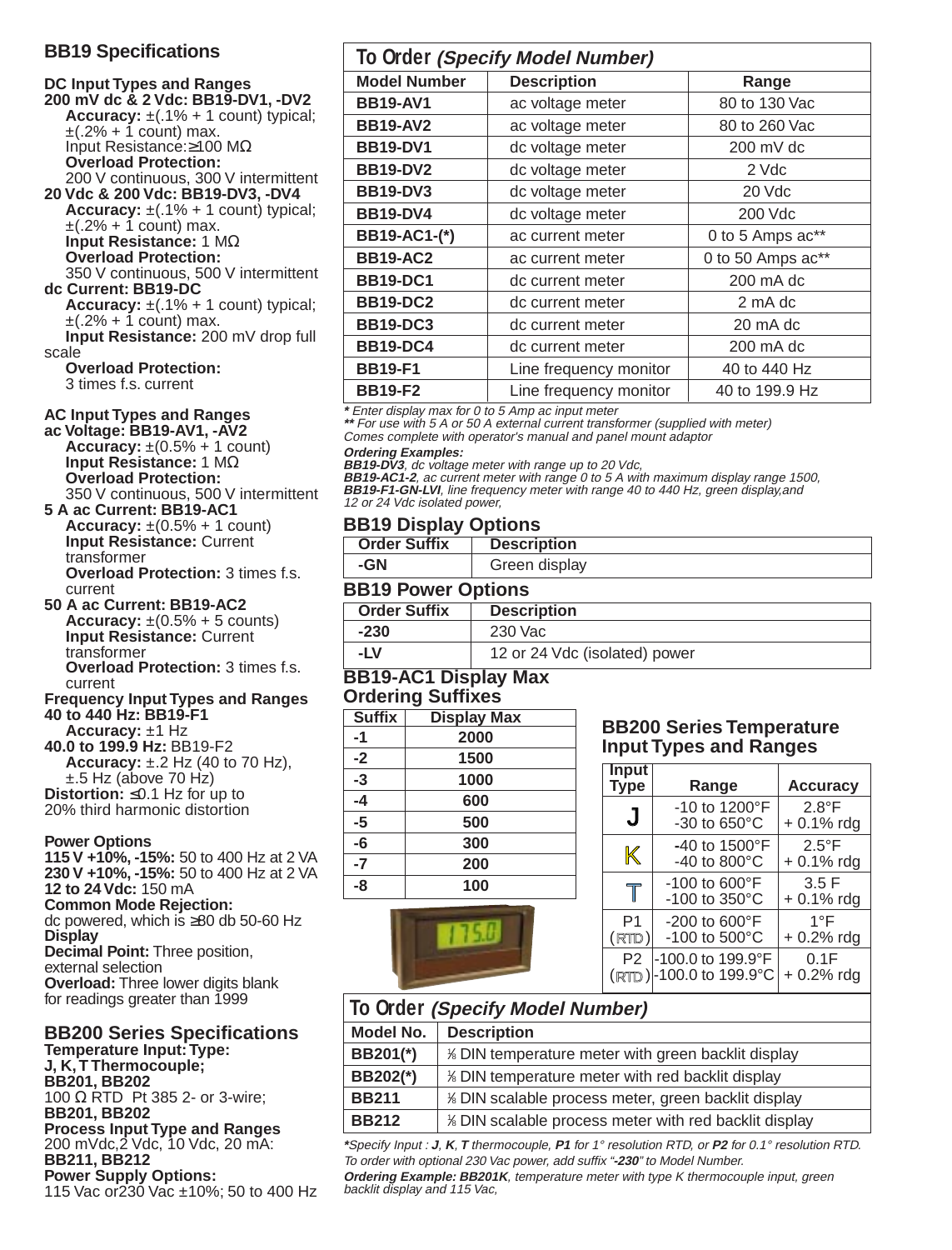

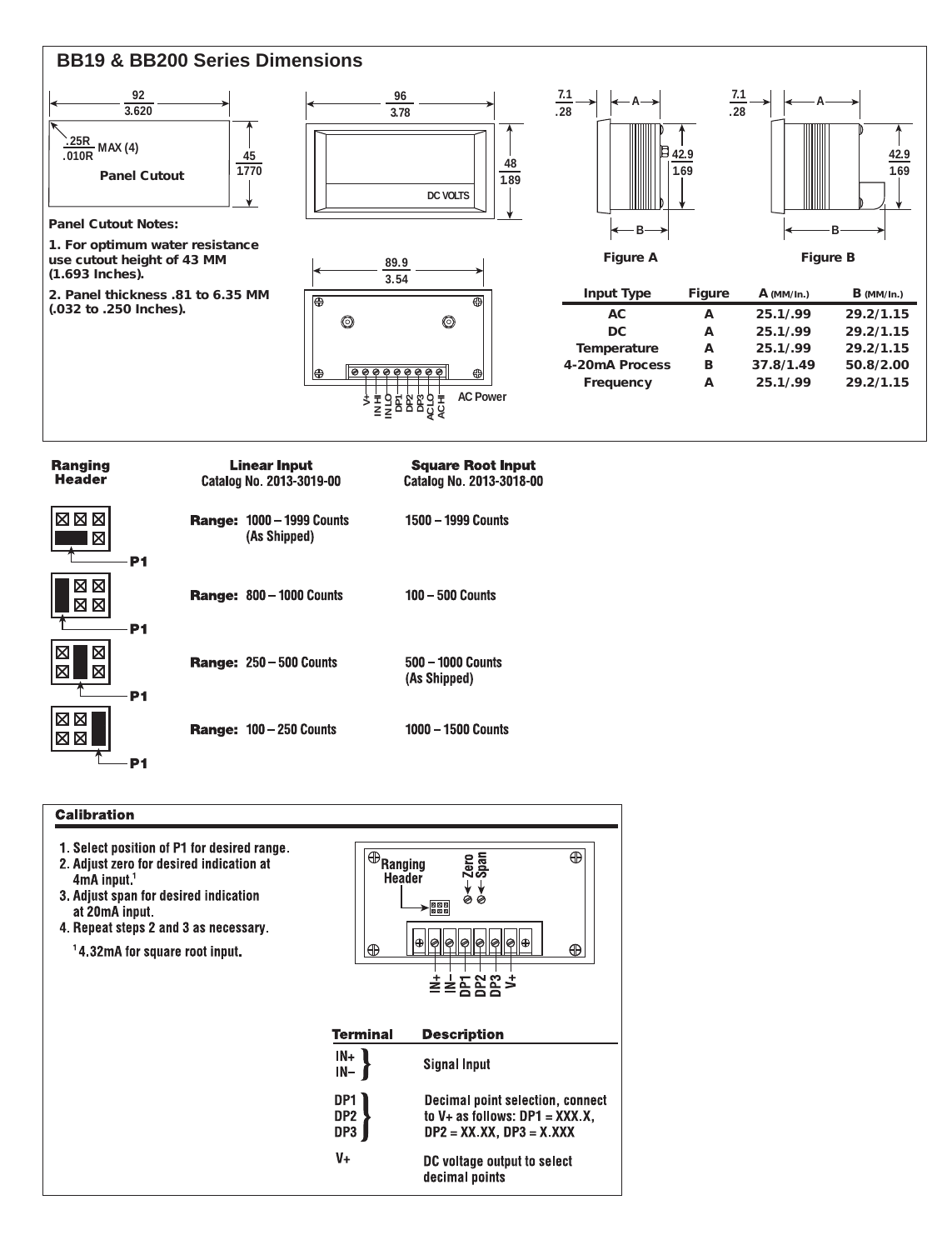### **AC Power and DC Isolated Power**





### **Temperature Inputs**